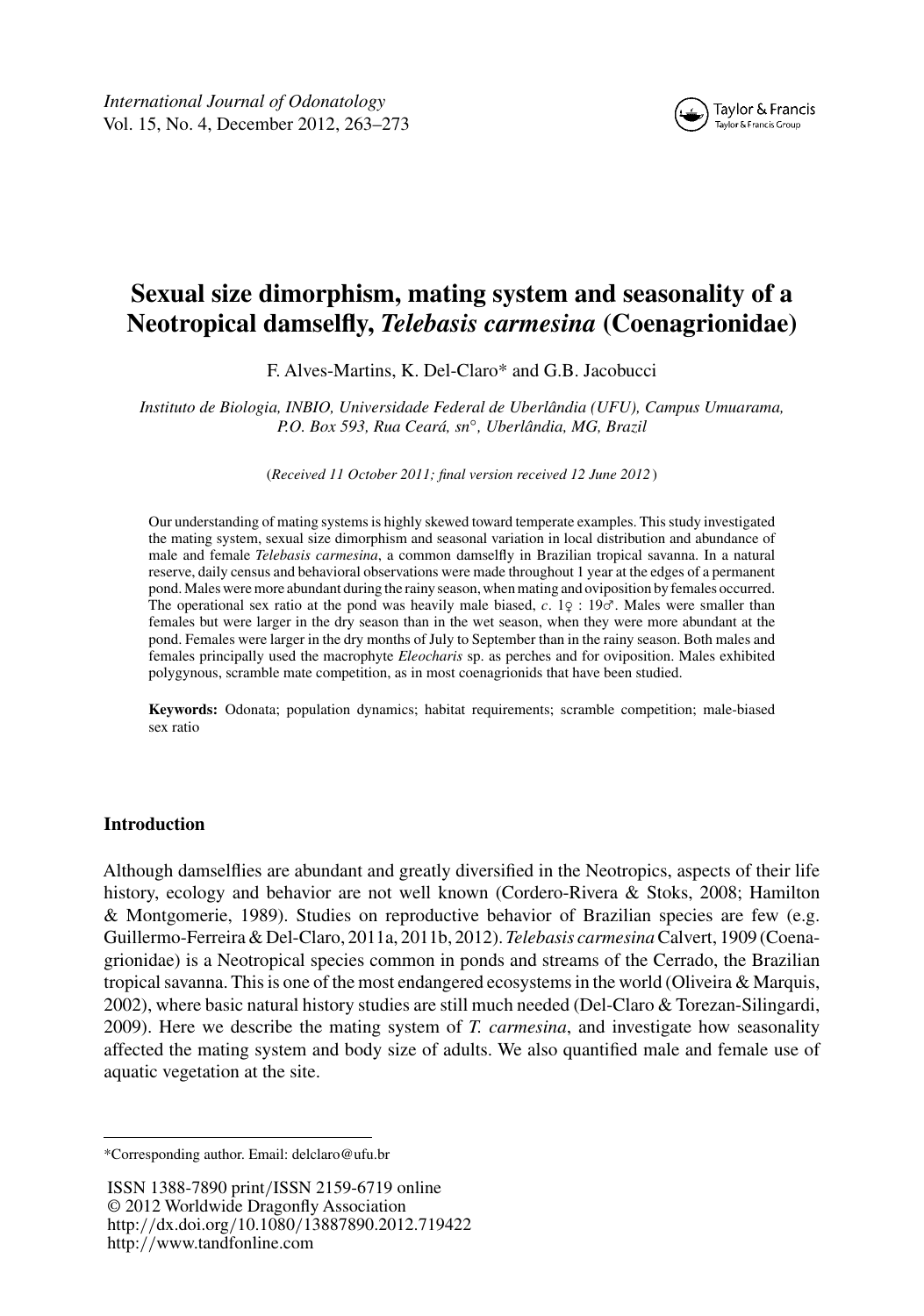| Rainfall (mm)* |
|----------------|
|                |
| 0.5            |
| 17.5           |
| 148.2          |
| 59.9           |
| 363.3          |
| 256.4          |
| 202.4          |
| 103.1          |
| 70.2           |
| 58.8           |
| 8.5            |
|                |

Table 1. Average air temperature and humidity (mean  $\pm$  SE) from July 2008 to June 2009 in the study site, Cerrado savanna, Brazil (18°59' S, 48°18' W).

∗Rainfall data were not available for the study site. The values given are long-term means for the city of Uberlândia, about 8 km to the north.

#### **Materials and methods**

The study was conducted from May 2008 through to October 2009 at the tropical savanna reserve of the Clube de Caça e Pesca Itororó de Uberlândia (CCPIU), state of Minas Gerais, Brazil (18◦59 S, 48◦18 W). Data on longevity, size and abundance were collected only from July 2008 through to June 2009; to keep temporal continuity through the study, we divided the latter period into four intervals of 3 months, beginning in July 2008. Our study site typically experiences a wet season from October to March and a dry season from April to September (Table 1; see Réu & Del-Claro, 2005; Arruda et al., 2006, for more details of the area).

The study pond was *c*. 5 m deep at maximum, with 70% of its surface occupied by emergent macrophytes such as *Pontederia parviflora* Alexander (Pontederiaceae) and *Eleocharis* sp. (Cyperaceae) and submerged macrophytes such as *Heteranthera* sp. (Pontederiaceae). The margins of the pond (Figure 1) were divided into three sections,A, B and C, that differed in orientation, water depth and vegetation cover. Margins A and C were both were situated along shallow margins of the pond (∼ 30 cm deep) in contact with grasses and shrubs of the open Cerrado vegetation (*sensu* Oliveira-Filho & Ratter, 2002). Margin A (70 m long), had surface macrophytes comprising mostly *Pontederia* (5.1% cover) and *Eleocharis* (2.2%). Margin C (40 m) also had *Pontederia* (2.1 % cover) and *Eleocharis* (6.3%). The third margin, B (70 m, between A and C), had a 2-m wide field road at its edge and formed an inclined plane with deeper waters  $(2-4 \text{ m} \text{ deep})$  and denser macrophyte cover, again of *Pontederia* (20.5%) and *Eleocharis*(9.1%). Macrophyte coverage was measured in both wet (February 2009) and dry (September 2009) seasons. Along each of the three pond margins, an area of  $10 \text{ m}^2$  was established for measurement of vegetation coverage. Those in sections A and C were 5 m long and extended 2 m into the water, toward the center of the pond; along section B the steep bank restricted access to the water, so the study area in that section, the area demarked, was 10 m long and extended 1 m into the water, so encompassing the same area as along A and C. In each designated vegetation area, 10 quadrats  $(0.5 \times 0.5 \text{ m})$  were randomly selected to measure the vegetation structure (species and abundance) using a plastic (PVC) square frame with a  $10 \times 10$ -cm mesh. Quadrats with vegetation cover of  $> 60\%$  were designated as "covered"; quadrats with less than 60% vegetation cover were designated as "not covered".

Transects, where damselflies were collected, marked and recaptured, were established at 5, 10 and 15 m from the edge of the pond (Figure 1), after previously searching for the insects up to 500 m from the pond; *T. carmesina* were rarely observed *>* 15 m from the border of the pond.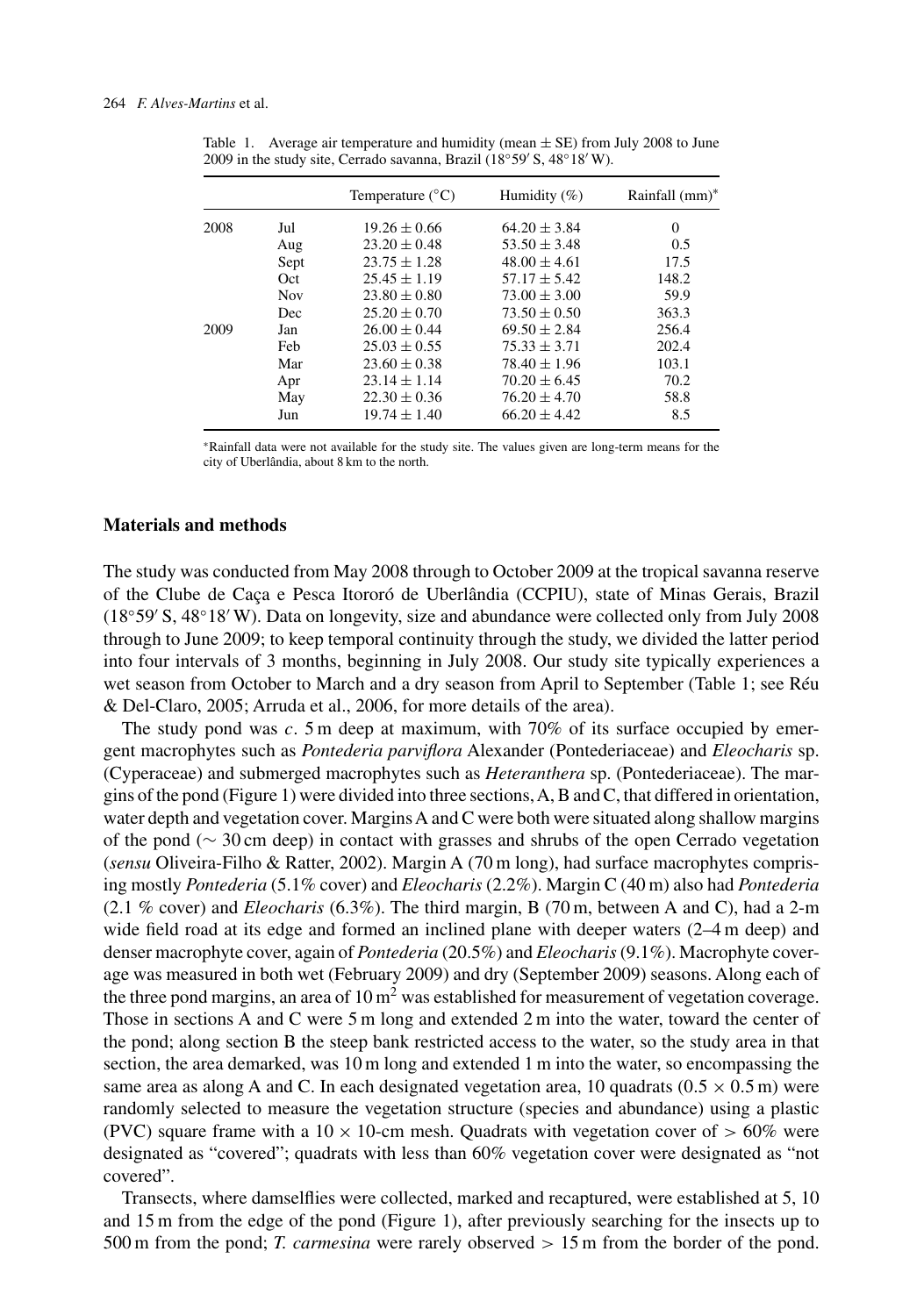

Figure 1. Schematic drawing of the study pond showing the margins and position of transects. Margins A and C were surrounded by tropical savanna (Cerrado), and B by gallery forest. The pond is in the end of a Vereda (flooded clay soil covered by grasses and palm trees).

Once each week, one observer looked for *T. carmesina* adults by slowly walking and inspecting the transects between 8:00 a.m. and 2:00 p.m., the period of highest activity of *T. carmesina*. To estimate adult microhabitat use, abundance, operational sex ratio and sexual size dimorphism, adults were captured using an aerial insect net. For each adult caught, we recorded the time, its exact position on the transect or pond, and its behavior (flying or resting on a perch*/*plant species). All caught individuals were marked by writing a consecutive number on the wing with an indelible paint pen, measured with a digital caliper  $(0-150 \text{ mm})$ ; accuracy of  $\pm 0.03 \text{ mm}$ ) from head tip to abdomen end, and sexed. Marking apparently had little or no effect on the behavior of individuals, because after release the marked animals flew in the same manner as unmarked ones (e.g. Guillermo-Ferreira & Del-Claro, 2011a, 2012). These insects have slow flight and are easy to catch. Rarely did the observer miss a catch, and in this case the individual was not considered. Relative longevity was estimated as the time between the day an individual was marked and its last appearance (Hamilton & Montgomerie, 1989).

Observations of sexual behaviors were made between 7:30 a.m. and 2:30 p.m., only at the pond margins, from May 2008 to October 2009. Initial observations used all-occurrence sampling, followed by sequence sampling (*sensu* Altmann, 1974; Del-Claro, 2010) to characterize each phase. Agonistic interactions consisted of aggressive behavior displayed between a male occupying a substrate and an approaching male. We quantified agonistic behaviors using all occurrence sampling and animal focal sampling (*sensu* Altmann, 1974; Del-Claro, 2010). In general, each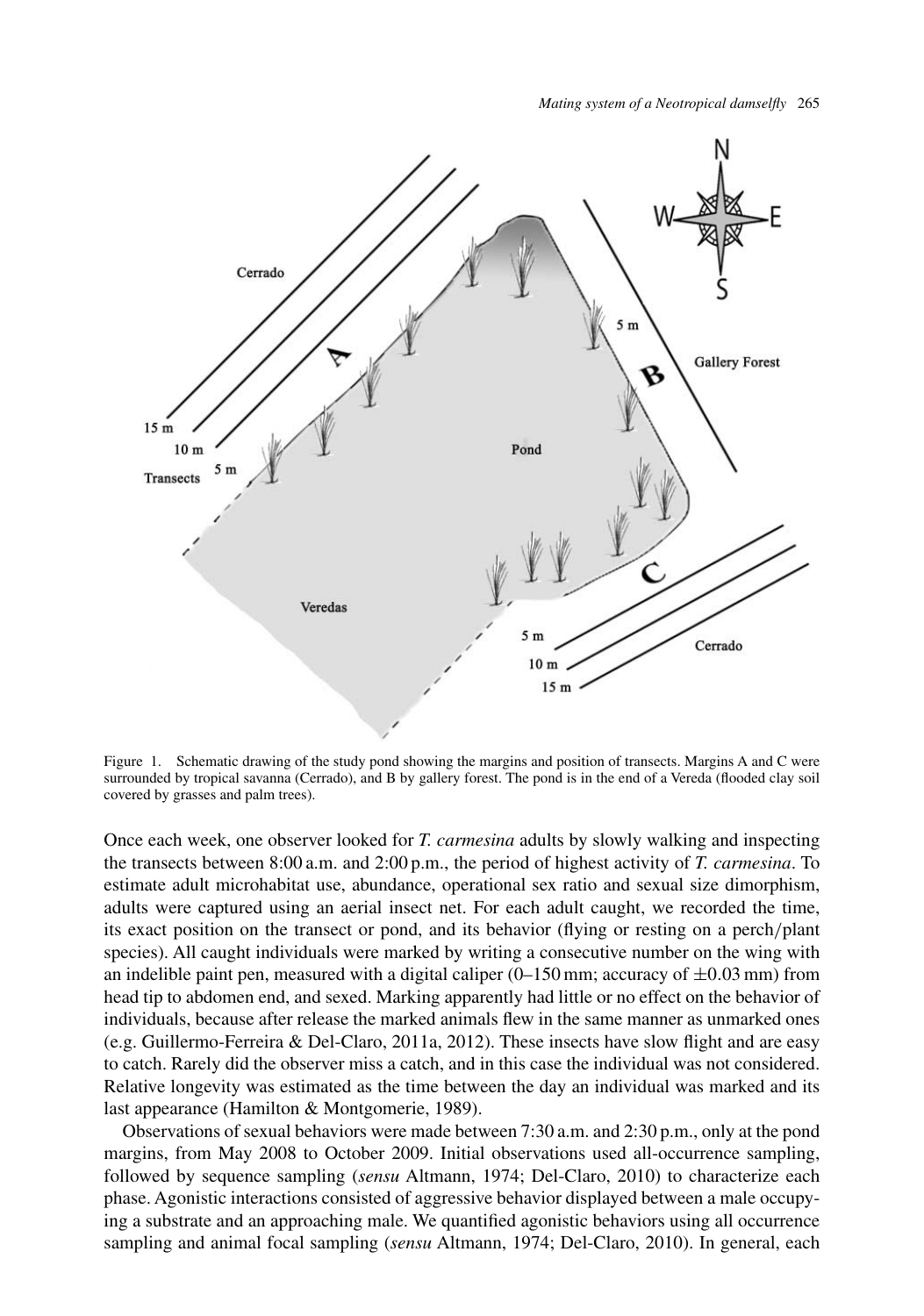

Figure 2. Male longevity (days) among four 3-month periods of the year (July 2008 to June 2009) varied significantly (Kruskal–Wallis test). Different letters indicate statistical difference among periods (Dunn's multiple comparison test). Sun figure over white bars indicates the dry periods and the clouds over the grey bars indicate the wet periods. The *N* inside the bars represents the number of males sampled in each period.

focal sampling session lasted 30 minutes, although it might be extended to observe the end of mating. After each observation both individuals were caught, marked and released. To verify whether male size affected agonistic interactions, we compared the size of the first male on a perch with the size of the approaching male.

Voucher specimens were deposited at the Museu de Biodiversidade do Cerrado (MBC*/*UFU).

## *Statistical analysis*

Statistical analyses followed Zar (1999), using BIOESTAT  $5.0^\circ$  software. When possible, parametric analyses were performed. We used non-parametric analyses when data were not normally distributed, even after being transformed (log and  $\sqrt{+0.5}$ ). We considered  $P < 0.05$  as significant. Specific tests are indicated as appropriate in Results.

## **Results**

#### *Abundance and distribution of individuals*

From July 2008 to June 2009, a total of 1133 individuals (1078 males, 55 females) were marked. Ninety-seven males (8.6%) and no females were recaptured on a different day. Both males and females were captured or observed within 15 m of the pond edge. There was no statistically significant relation between the distance from the pond and the number of males (Spearman rank correlation,  $rs = -0.2315$ ,  $t = -1.0641$ ,  $P = 0.244$ ) or females ( $rs = -0.2389$ ;  $t = -0.9206$ ,  $P = 0.412$ ) caught. We previously checked out to 500 m from the permanent pond but rarely found a male or female beyond 15 m from the pond shore, and never farther than 30 m.

Male longevity varied as shown in Figure 2. Average longevity during the main reproductive season (October to April) was  $7.1 \pm 0.72$  days. The range of individual persistence in the field varied between a maximum of 27 days for male number 587 in January, and a minimum of 1 day for several individuals between April and September. In the dry season individuals lived for 1–9 days and in the wet periods for 3–27 days.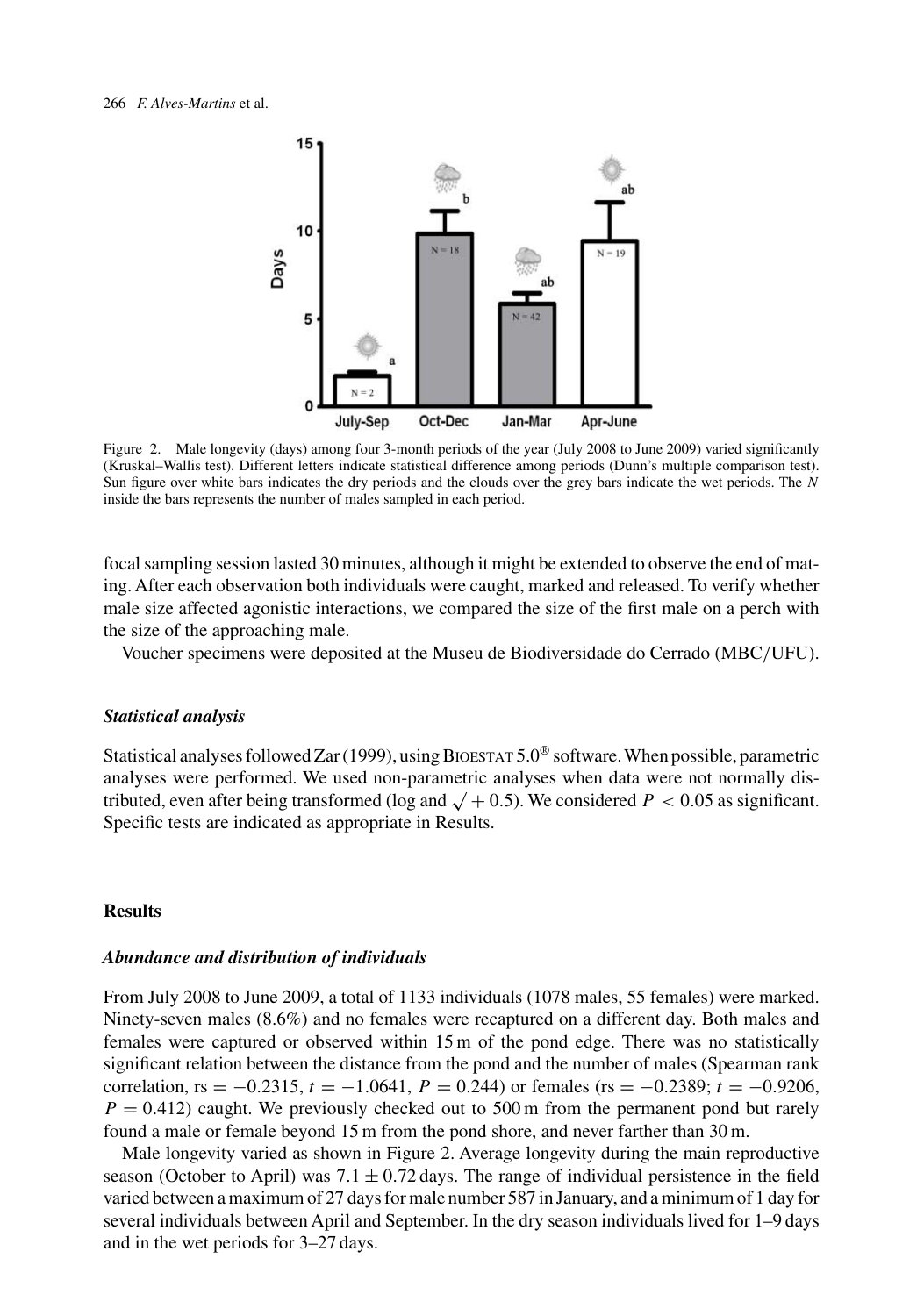## *Sex ratio*

No females were caught in July, November or December 2008, or in February 2009. Based on the average daily count of marked individuals, males greatly outnumbered females (55 females*/*1078 males), resulting in an operational sex ratio of  $1\degree$  : 19 $\degree$  (maximum observed ratio of  $1\degree$  : 27 $\degree$ ; in the morning of 16 March 2009). The habitat used by females when they are not at the pond is still a matter for investigation. Due to the fact that females arrived at and disappeared from the pond and its shores at much shorter intervals, the number of females may be underestimated.

# *Size*

Males were smaller than females (male body length, mean  $= 2.70 \pm 0.003$  cm;  $n = 1005$ ; female body length, mean = 2*.*78 ± 0*.*017 cm; *n* = 41, Mann–Whitney:*U* = 29*,* 128*.*500,*P <* 0*.*0001). The average size of males (analysis of variance:  $r^2 = 0.161$ ,  $F_{3,1001} = 64.207$ ,  $P < 0.001$ ) and females (analysis of variance:  $r^2 = 0.347$ ,  $F_{3,37} = 6.549$ ,  $P < 0.001$ ), varied significantly with time of year (Figure 3). Moreover, male size was negatively related to abundance  $(r^2 = 0.547)$ ,  $F_{1,10} = 12.099, P < 0.05$ .

## *Abundance in relation to air temperature and season*

Like other insects, *T. carmesina* is influenced by season and temperature (Figure 4; Table 1). Analysis of covariance (ancova) showed that period of year was a significant predictor of male abundance (Table 2). Males were also marginally more abundant with higher air temperature (Table 2). Before running ancova, we found that covariates temperature and humidity were weakly correlated. Data for females was insufficient to perform an ancova.

# *Perching surface*

At the reproductive site, *T. carmesina* males disproportionately perched on *Eleocharis* sp. stems whereas females did not show a preference for any macrophyte species (Student's *t*-test with 999 randomizations of the perching frequencies,  $P < 0.001$  for males,  $P = 0.664$  for females). Both sexes were found mainly in areas covered by macrophytes (Mann–Whitney:  $U = 12.50$ ,  $P = 0.0016$  for females;  $U = 167$ ,  $P < 0.001$  for males). In total, *T. carmesina* perched principally on *Eleocharis* sp. stems (63% of observations), *Pontederia parviflora* leaves (5%), grasses  $(24\%)$ , and other vegetation  $(9\%)$ .

The pond vegetation cover, represented by the dominant species *Eleocharis* sp. and *Pontederia parviflora*, did not change between rainy and dry seasons (Wilcoxon:  $Z = 0.9878$ , df = 83,  $P > 0.05$ , for *Eleocharis* sp.,  $Z = 0.7821$ , df = 84,  $P < 0.05$  for *P. parviflora*,). However, *Eleocharis* sp. cover differed between sections "A" and "C", (Kruskal-Wallis:  $H_{2,29} = 16.9025$ ,  $n = 30$ ,  $P > 0.001$ ), and *P. parviflora* cover differed between section "B" and both "A" and "C"  $(H_{2,29} = 53, 3890, n = 30, P < 0.001)$ . *Eleocharis* sp. was less available than other macrophytes and had the lowest abundance in relation to overall macrophyte coverage  $(U = 7576, n = 180,$  $P < 0.001$ ).

# *Mating behavior*

Reproductive behaviors of *T. carmesina* were observed mainly between October and April, between 7:30 a.m. and 2:30 p.m. (maximum). Copulations were sighted most often near midmorning (10:08 a.m.  $\pm$  27 min; mean  $\pm$  SE,  $n = 19$ ). A small number of adults were also observed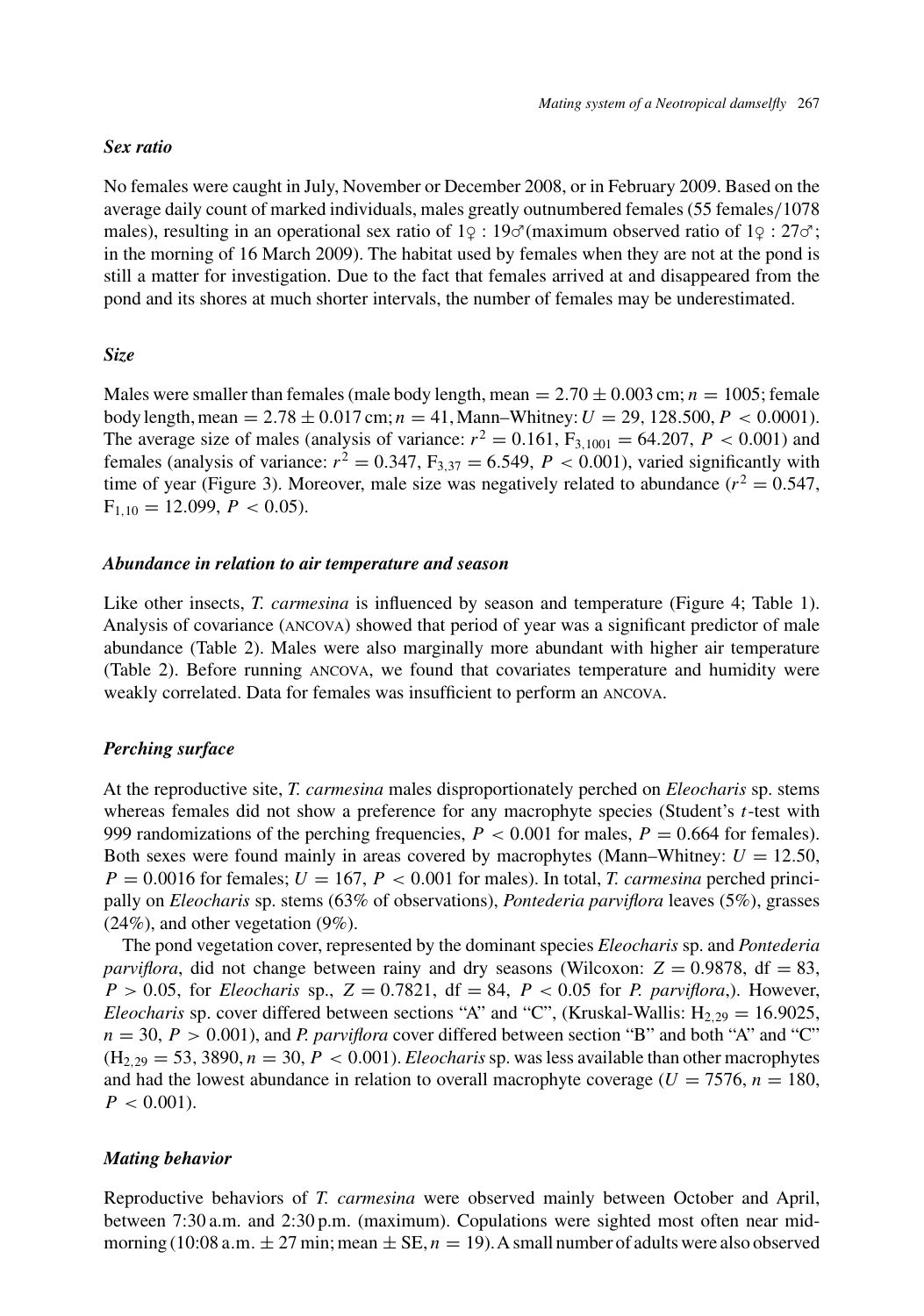

Figure 3. Adult damselflies size among four 3-month periods of the year (July 2008 to June 2009). Error bars represent ±1 SE. Different letters indicate significant differences (*P <* 0*.*05; analysis of variance*/*Tukey post hoc test; *α* = 0*.*05 for males; and  $P < 0.05$ ; Kruskall–Wallis/Dunn's multiple comparison test;  $\alpha = 0.05$  for females). Sun figure over white bars indicates the dry periods and the clouds over the grey bars indicate the wet periods. The *N* inside the bars represents the number of males sampled in each period.

breeding outside this season, always within 15 m of the pond's edge. These individuals exhibited all normal behaviors of the species, including reproductive behaviors.

*Telebasis carmesina* showed a mating sequence similar to other Zygoptera. When a male located a perched female on a stem, it hovered over the female and grabbed her, almost immediately assuming the wheel position (when the male's anal appendages grasped the female's prothorax, the male moved his abdomen ventrally, leading the female's genital pore to his genital ligula,  $n = 33$  observations; Figure 5). This first step lasted on average  $19:33 \pm 3:43$  min ( $n = 6$ ). When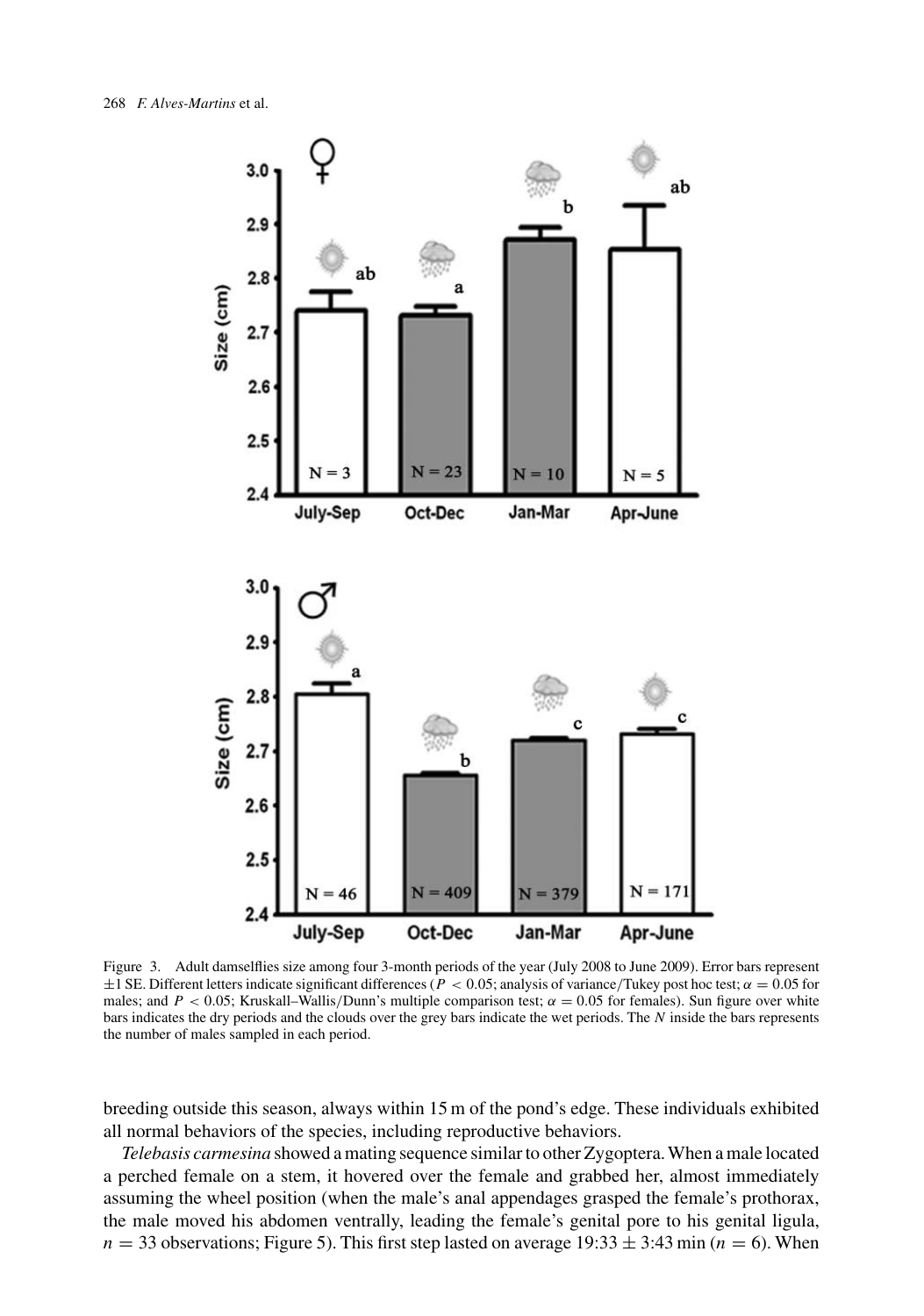

Figure 4. Damselfly (*Telebasis carmesina*, Coenagrionidae) abundance (males, hatched bars; females, black bars; mean  $\pm$  SE) in a Brazilian tropical savanna. The dry periods had lower temperatures and humidity, than wet periods (Table 1).

Table 2. Analysis of covariance of the variables associated with male abundance over 1 year (2008: July–Sep, Oct–Dec; 2009: Jan–Mar, Apr–Jun) period of study  $(n = 54; r^2 = 0.678)$ .

| Variable         | df | F-ratio | $P$ -value |
|------------------|----|---------|------------|
| Temperature*     |    | 3.741   | 0.059      |
| Humidity*        |    | 1.596   | 0.213      |
| Season $\dagger$ | 3  | 12.525  | < 0.001    |
|                  |    |         |            |

∗Covariates

†Factor

copulation was initiated, the male performed abdominal contractions, probably indicating the removal of sperm previously deposited by other males. During the last minutes of the copulation, these movements ceased. Then, presumably, transfer of sperm to the female occurred (e.g. Cordero & Miller, 1992). Usually, other males approached the couple and in  $33.3\%$  of cases ( $n = 33$ ) these males broke up the tandem pair. However, in most observations (66.7%), intruder males did not dislodge the pair and the couple remained together moving to an oviposition site. During oviposition, the female and male remained in tandem. Often, the male perched, while the female laid eggs only in *Eleocharis*sp. (*n* = 28 observations). It was possible to quantify oviposition time from beginning to end in only one observation, which lasted 33 minutes. During an oviposition, a female either: (1) kept her body partially submerged and changed the oviposition site ( $n = 26$ , 92.8% of observations) or (2) remained totally submerged at the same point during egg laying while the male was partially submerged  $(n = 2, 7.2\%$  of observations). In both cases, males escorted females in tandem.

Agonistic behaviors observed in *T. carmesina* were (1) pursuit (one male chased the other, then went back to its original position, or its position was taken by the other); (2) warning signal (wing-spread – a male perceived the approach of another, and opened its wings), and (3) attack (males hit each other with their bodies, legs and abdominal appendages or mouthparts). Agonistic behaviors were mostly aimed at conspecific males but sometimes also at heterospecific individuals, including*Acanthagrion truncatum* Selys, 1876,*Argia* sp. and *Homeoura nepos* Selys,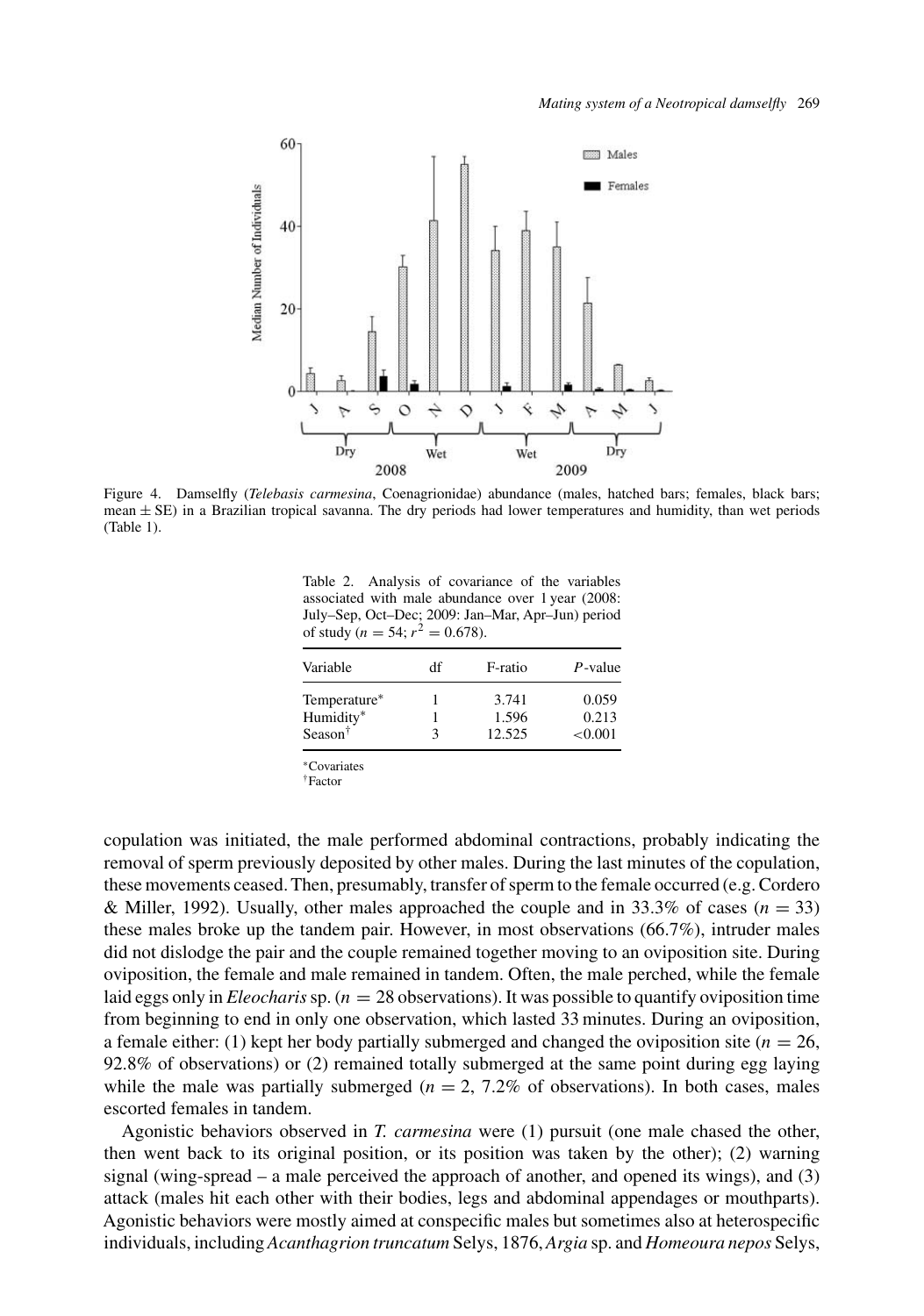

Figure 5. *Telebasis carmesina* in wheel position. Photo: Kleber Del Claro.

1876. The most frequently recorded agonistic behaviors were conspecific (56.34%,  $n = 41$ ) and heterospecific (18.31%,  $n = 13$ ) pursuit, followed by conspecific attacks (9.86%,  $n = 7$ ) and warning signals  $(8\%, n = 5)$ .

We noted that males recaptured at the same point on different days ( $n = 52$ , i.e. 52.52% of recaptured males) were more aggressive than males recaptured in different points of the pond, especially with conspecific males. There was no statistically significant difference in size among the perching males and the approaching males ( $t = 0.939$ , df = 78,  $P = 0.351$ ).

#### **Discussion**

Variation in abundance of *Telebasis carmesina* males and in adult body size was strongly seasonal. Over the 1-year study period, the greatest abundance of individuals occurred during the rainy season, and the operational sex ratio was highly male biased. Similar patterns are observed for some other tropical damselfly species, as in Costa Rica (Hamilton & Montgomerie, 1989).

Corbet (1999), in a review of longevity of Odonata, showed that the average life expectancy for adult zygopterans is 7.6 days, with maximum longevity ranging from 17 to 64 days; at least one tropical zygopteran can live as long as 150 days (Fincke & Hadrys, 2001). Hence, mean survival duration of *T. carmesina* adults during the reproductive period – approximately 7 days – was close to the average for most Zygoptera, although their longevity was higher during Oct–Dec (approximately 10 days).

The primary sex ratio (i.e. sex ratio at fertilization) should be 1:1, except under local mate competition or other unusual situations (Cordero-Rivera & Stoks, 2008). Some studies on sex ratio at emergence (Corbet & Hoess, 1998; Lawton, 1972) found that males are slightly more frequent than females in Zygoptera, but this slight male bias in emergence sex ratios could not explain the heavily skewed operational sex ratios we found in *T. carmesina*. More likely, females stay farther from the pond than we monitored or were hidden in the top of tall trees in the middle of Vereda.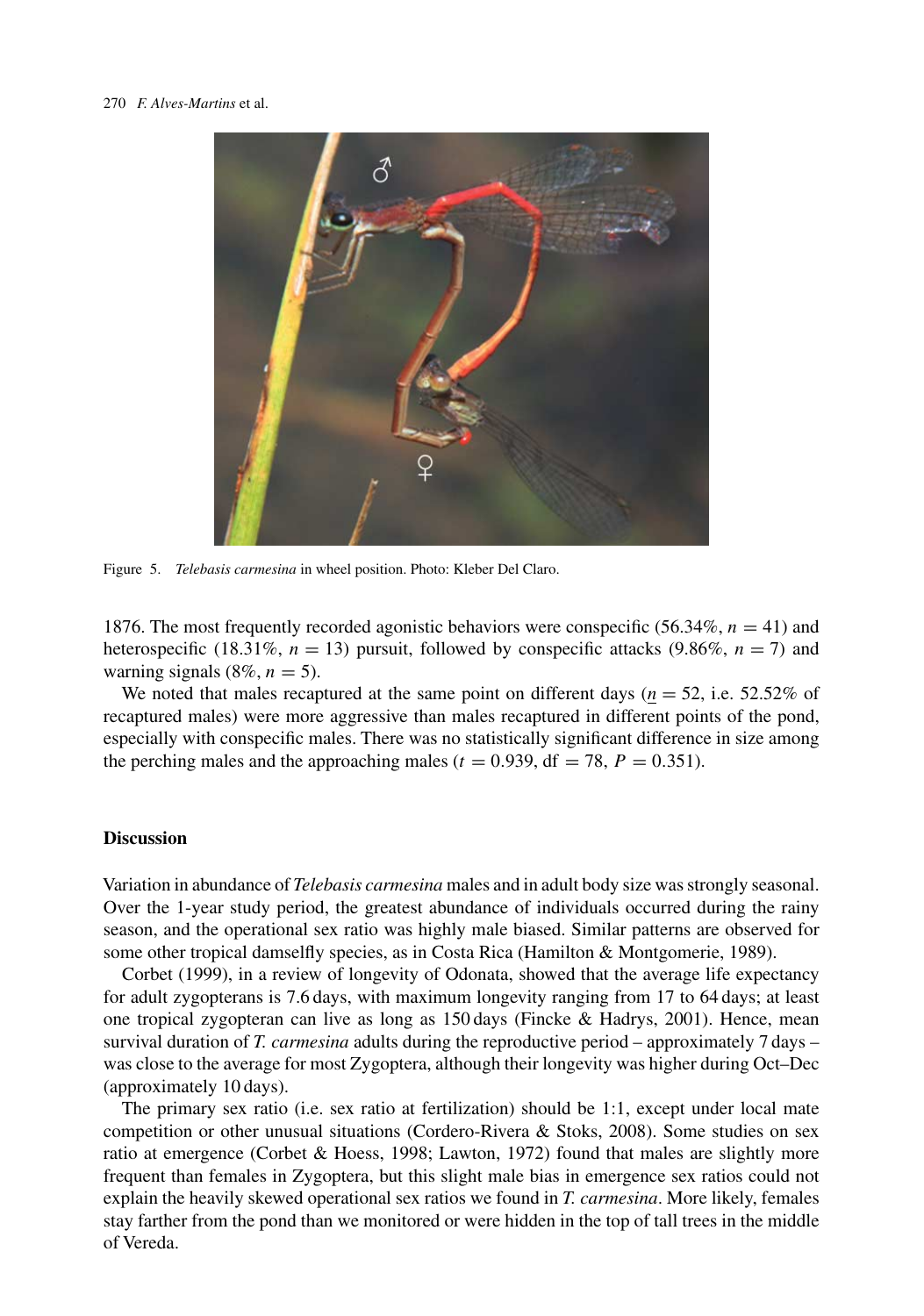Among Odonata there is a gradient from simple, aggressive behavior, without either site attachment or residentiality, to ritualized display, with site attachment and pronounced residentiality (Corbet, 1980). We found that male *T. carmesina* exhibit aggressive behavior and most males were recaptured at the same point after several days. We also found, however, that males did not defend a discrete oviposition site, as most territorial species do (Guillermo-Ferreira & Del-Claro, 2012; Waage, 1988). Such evidence suggests that this species adopts a polygynous system of interference competition (scramble competition), behaving aggressively in a variable way according to the density of males nearby. We found no statistical difference in size among first landed males (males recaptured at the same place) and approaching males (recaptured at a different place); even highly territorial species, however, do not necessarily show a significant size difference between successful and unsuccessful territory holders (e.g. Marden & Waage, 1990).

*Telebasis carmesina* reproductive behavior was similar to other non-territorial coenagrionids (e.g. Bick & Bick, 1963; Fincke, 1982; Banks & Thompson, 1985; Sirot & Brockmann, 2001). Males cannot force copulations on unreceptive females because females must actively form the wheel position (Fincke et al., 1997; Sirot & Brockmann, 2001). *Telebasis carmesina* males always guarded ovipositing females with which they had mated. This is expected if other males are likely to attempt to interrupt oviposition and mate with the female (Corbet, 1980), as appeared true here. As in many Odonata, guarding of a recently inseminated female by her most recent mate should enhance the probability that the male actually fertilizes the eggs being laid. In addition, male presence during oviposition enhances the time that females can expend laying eggs. Due to their very low abundance at the site of reproduction, *T. carmesina* females can be considered as limiting resources for males, resulting in adaptations by the latter to ensure fertilization like scramble competition and oviposition in tandem.

Differences in body size between males and females are common in many animals (Andersson, 1994). The direction and magnitude of selection on body size may differ between sexes and generate sexual size dimorphism (Thornhill & Alcock, 1983; Wong-Muñoz et al., 2011). Females of *T. carmesina* are larger than males, i.e. sexual size dimorphism is female-biased. Non-territorial males that use scramble competition reproductive tactics are generally smaller than females, as corroborated by other studies (reviewed by Bick & Bick, 1963; Banks & Thompson, 1985; Cordoba-Aguilar, 1993; Fincke et al., 1997). This may occur because (1) larger females are more fecund (Honeck, 1993); (2) the differential use of niches reduces competition for resources between the sexes, promoting morphological differences (Shine, 1989); and (3) natural selection favors small males in species in which competition between males takes place in the air (Székely et al., 2007), if small body size enhances aerial agility (Blanckenhorn et al., 1995) as may happen with *T. carmesina*. Indeed, seasonality influenced individuals' abundance and body length such that size was smaller at times when male–male interactions were most likely.

As in other ectotherms, both daily and seasonal patterns of activity and abundance of Odonata are influenced by temperature (Corbet, 1999). In male *T. carmesina*, however, activity, and consequently, abundance at the breeding site, are strongly influenced by season and only very weakly by air temperature. Hence, we speculate that the effects of time of year on larval life and emergence success are more important in determining adult activity than are the immediate effects of temperature and other environmental parameters, even though a few adults are always present. Because season and temperature co-vary, however, the possibility of a larger direct effect of temperature than indicated here cannot be altogether discounted.

The outcomes of this study showed that some specific breeding site features are important. The availability and identity of macrophytes influenced individuals' behavior, mainly their reproductive acts. Despite the fact that *Eleocharis* sp. is less available than other macrophytes, *T. carmesina* preferred it for perching, mating and oviposition. This bears out earlier studies. According to Nessimian and Carvalho (1998), the genus *Telebasis* prefers water bodies with macrophytes. Aquatic macrophytes are important habitat components in the life cycle of many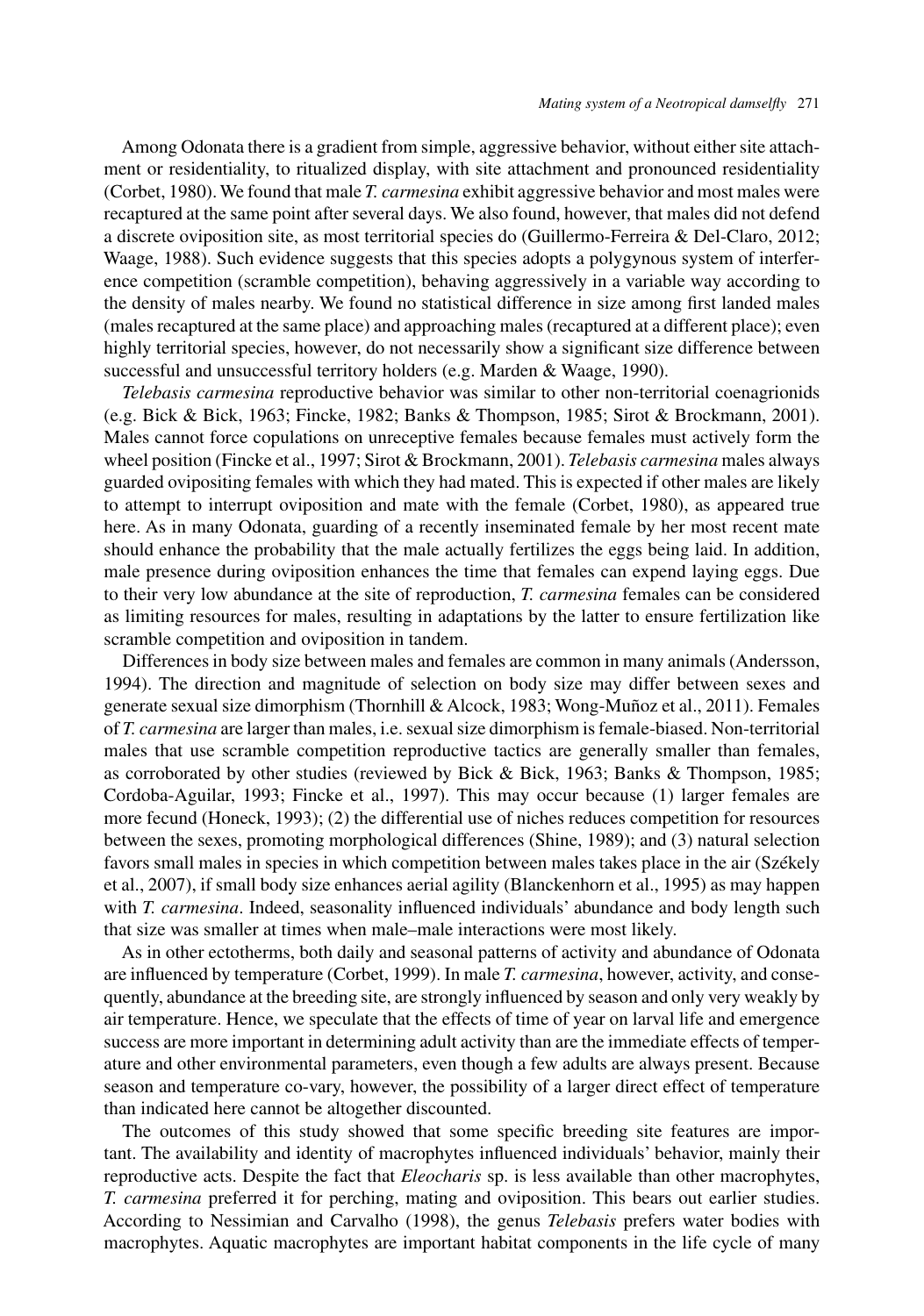Odonata (Buchwald, 1992; Wildermuth, 1994), and several studies have described a correlation between the abundance of certain species of dragonflies and macrophytes (e.g. Gibbons et al., 2002; Hofmann & Mason, 2005; Schindler et al., 2003). Changes in distribution and cover of aquatic vegetation, either naturally or because of human interference, are likely to have significant impacts on odonate populations (Batzer & Wissinger, 1996). As well as acting as oviposition sites and perches for both adults and larvae, the type of vegetation present at a site may also indicate present or future ecological conditions of the larval habitat (Buchwald, 1992), because plant communities are strongly dependent upon the long-term chemical and physical condition of the aquatic system. Hence, it seems reasonable to speculate that macrophytes influence the reproductive success of *T. carmesina* and consequently its population distribution. However, further studies are needed to confirm this and to elucidate the nature of interactions that lead to this result.

## **Acknowledgements**

We thank CCPIU for field assistance support, C. Goulart, E. Alves-Silva, Mike May and Ola Fincke for extensive improvements in the manuscript; H.L. Vasconcelos, F.R. Camelo and G.J. Barônio for statistical support. F. Alves-Martins thanks also CAPES for the scholarship grant, as part of the graduate program in Ecology and Conservation of Natural Resources (UFU) and K. Del-Claro thanks CNPq (PQ*/*Research grant).

#### **References**

- Altmann, J. (1974). Observational study of behavior: Sampling methods. *Behaviour, 49,* 227–267.
- Andersson, M. (1994). *Sexual selection*. Princeton, NJ: Princeton University Press.
- Arruda, R., Carvalho, L.N., & Del-Claro, K. (2006). Host specificity of a Brazilian mistletoe, *Struthanthus* aff. *Polyanthus* (Loranthaceae), in Cerrado tropical savanna. *Flora, 201,* 127–134.
- Banks, M.J., & Thompson, D.J. (1985). Lifetime mating success in the damselfly *Coenagrion puella*. *Animal Behaviour, 33,* 1175–1183.
- Batzer, D.P., & Wissinger, S.A. (1996). Ecology of insect communities in nontidal wetlands.*Annual Review of Entomology, 41,* 75–100.
- Bick, G.H., & Bick, J.C. (1963). Behavior and population structure of the damselfly, *Enallagma civile* (Hagen) (Odonata: Coenagriidae). *Southwestern Naturalist, 8,* 57–84.
- Blanckenhorn, W.U., Preziosi, R.F., & Fairbain, D.J. (1995). Time and energy constraints and the evolution of sexual size dimorphism: To eat or to mate? *Evolutionary Ecology, 9,* 369–381.
- Buchwald, R. (1992). Vegetation and dragonfly fauna characteristics and examples of biocoenological field studies. *Vegetatio. 101,* 99–107.
- Corbet, P.S. (1980). Biology of Odonata. *Annual Review of Entomology, 25*, 189–217.
- Corbet, P.S. (1999). Dragonflies: Behaviour and ecology of Odonata. Essex: Harley Books.
- Corbet, P.S., & Hoess, R. (1998). Sex ratio of Odonata at emergence. *International Journal of Odonatology, 1,* 99–118.
- Cordero, A., & Miller, P.L. (1992). Sperm transfer, displacement and precedence in *Ischnura graellsii* (Odonata: Coenagrionidae). *Behavioral Ecology and Sociobiology, 30,* 261–267.
- Cordero-Rivera,A., & Stoks, R. (2008). Mark-recapture studies and demography. InA. Córdoba-Aguilar (Ed.), *Dragonflies and damselflies: model organisms for ecological and evolutionary research* (pp. 7–20). NewYork: Oxford University Press Inc.
- Córdoba-Aguilar, A. (1993). Comportamiento reproductivo y policromatismo en *Ischnura denticollis* Burmeister (Odonata: Coenagrionidae). *Bulletin of American Odonatology, 1,* 57–64.
- Del-Claro, K. (2010). *Introdução à Ecologia Comportamental: um manual para o estudo do comportamento animal*. Rio de Janeiro: Technical Books.
- Del-Claro, K., & Torezan-Silingardi, H.M. (2009). Insect–plant interactions: New pathways to a better comprehension of ecological communities in neotropical savannas. *Neotropical Entomology, 38,* 159–164.
- Fincke, O.M. (1982). Lifetime mating success in a natural population of the damselfly, *Enallagma hageni* (Walsh) (Odonata: Coenagrionidae). *Behavioural Ecology and Sociobiology, 10,* 293–302.
- Fincke O.M., & Hadrys, H. (2001). Unpredictable offspring survivorship shapes parental strategies, constrains sexual selection and challenges traditional fitness measures. *Evolution, 55,* 762–772.
- Fincke, O.M., Waage, J.K., & Koenig, W.D. (1997). Natural and sexual selection components of odonate mating systems. In J. Choe and B.J. Crespi (Eds.), *The evolution of mating systems in insects and arachnids* (pp. 78–93). Cambridge: Cambridge University Press.
- Gibbons, L.K., Reed, J.M., & Chew, F.S. (2002). Habitat requirements and local persistence of three damselfly species (Odonata: Coenagrionidae). *Journal of Insect Conservation, 6,* 47–55.
- Guillermo-Ferreira, R., & Del-Claro, K. (2011a). Resource defense polygyny by *Hetaerina rosea* Selys (Odonata: Calopterygidae): Influence of age and wing pigmentation. *Neotropical Entomology, 40,* 78–84.